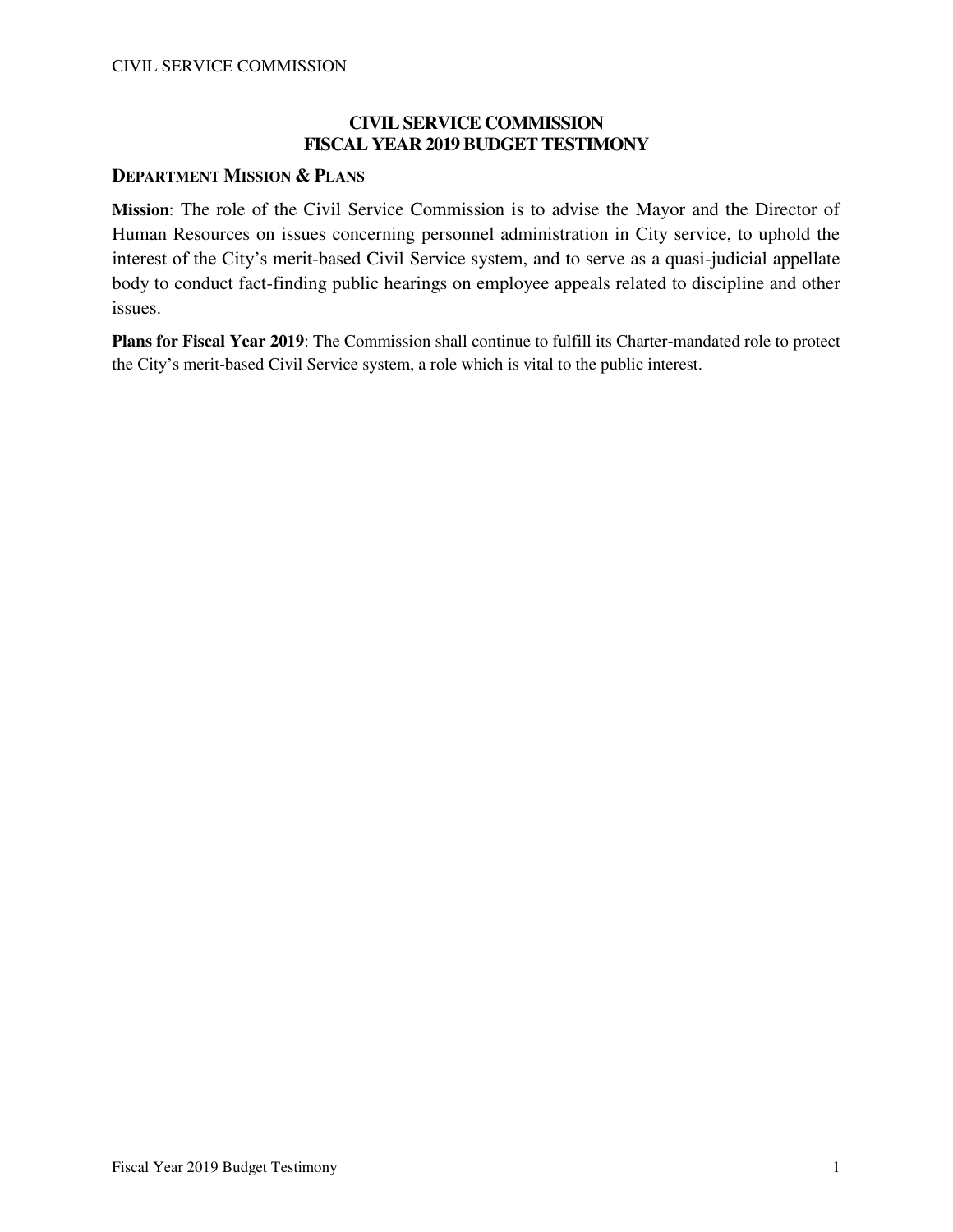| <b>Staff Demographics Summary (as of December 2017)</b> |          |          |          |          |  |
|---------------------------------------------------------|----------|----------|----------|----------|--|
|                                                         | Total    | Minority | White    | Female   |  |
| Number of Full-Time Staff                               | 2        |          |          |          |  |
| Number of Exempt Staff                                  | N/A      | N/A      | N/A      | N/A      |  |
| Number of Executive Staff (deputy level and<br>above)   | N/A      | N/A      | N/A      | N/A      |  |
| Average Salary, Full-Time Staff                         | \$52,651 | \$40,064 | \$65,237 | \$52,651 |  |

Median Salary, Full-Time Staff <br> \$52,651 \$40,064 \$65,237 \$52,651

# **BUDGET SUMMARY & OTHER BUDGET DRIVERS**

| <b>Employment Levels (as of December 2017)</b>            |                 |          |  |
|-----------------------------------------------------------|-----------------|----------|--|
|                                                           | <b>Budgeted</b> | Filled   |  |
| Number of Full-Time Positions                             |                 |          |  |
| Number of Exempt Positions                                |                 |          |  |
| Number of Executive Positions<br>(deputy level and above) |                 |          |  |
| Average Salary of All Full-Time<br>Positions              | \$52,651        | \$52,651 |  |
| Median Salary of All Full-Time<br>Positions               | \$52.651        | \$52,651 |  |

| <b>General Fund Financial Summary by Class</b>  |                |                    |                |                       |                |                  |
|-------------------------------------------------|----------------|--------------------|----------------|-----------------------|----------------|------------------|
|                                                 | FY17 Original  | FY17 Actual        | FY18 Original  | <b>FY18</b> Estimated | FY19 Proposed  | Difference:      |
|                                                 | Appropriations | <b>Obligations</b> | Appropriations | <b>Obligations</b>    | Appropriations | <b>FY19-FY18</b> |
| Class 100 - Employee Compensation               | \$148,882      | \$161.212          | \$166,376      | \$162.437             | \$167,462      | \$5,025          |
| Class 200 - Purchase of Services                | \$29.500       | \$29,500           | \$29,500       | \$29,500              | \$29,500       | \$0              |
| Class 300/400 - Materials, Supplies & Equipment | \$1,094        | \$200              | \$1,094        | \$1,094               | \$1,094        | \$0              |
| Class 900 - Advances/Misc. Payments             | \$10,000,000   | \$0                | \$20,000,000   | \$25,000,000          | \$30,000,000   | \$5,000,000      |
|                                                 | \$10,179,476   | \$190,912          | \$20,196,970   | \$25,193,031          | \$30,198,056   | \$5,005,025      |

Note: The Civil Service Commission does not have any contracts and, therefore, does not have any M/W/DSBE participation or goals.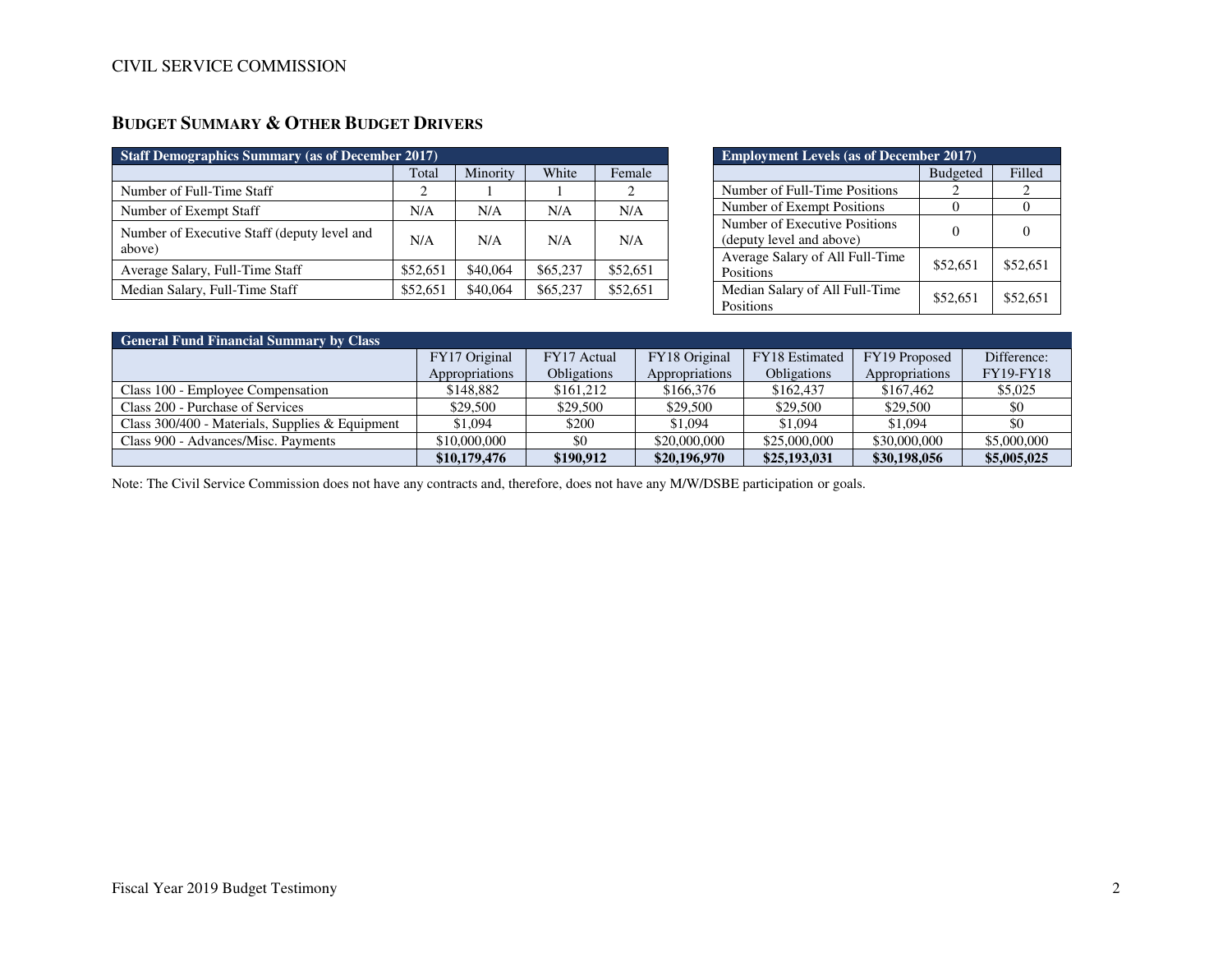### **PROPOSED BUDGET OVERVIEW**

#### **Proposed Funding Request**:

The proposed Fiscal Year 2019 General Fund budget totals \$30,198,056, a \$5,005,025 increase over Fiscal Year 2018 estimated obligation levels. \$5,000,000 of the increase is due to provisions for future labor agreements, and is not part of the CSC's core budget. The remaining proposed increase (\$5,025) would provide for the DC 33 union negotiated raise.

The proposed budget includes:

- \$167,462 in Class 100, an \$5,025 increase over FY18. This funding will provide for the DC 33 negotiated increase.
- \$29,500 in Class 200, level funding with FY18. This funding continues to fund a contract with the Legal Executive Assistant Zakia Moore.
- \$1,094 in Class 300/400, level funding with FY18, for minimal supplies and equipment maintenance.
- \$30,000,000 in Class 900, a \$5,000,000 increase over FY18. This funding constitutes provisions for future labor agreements.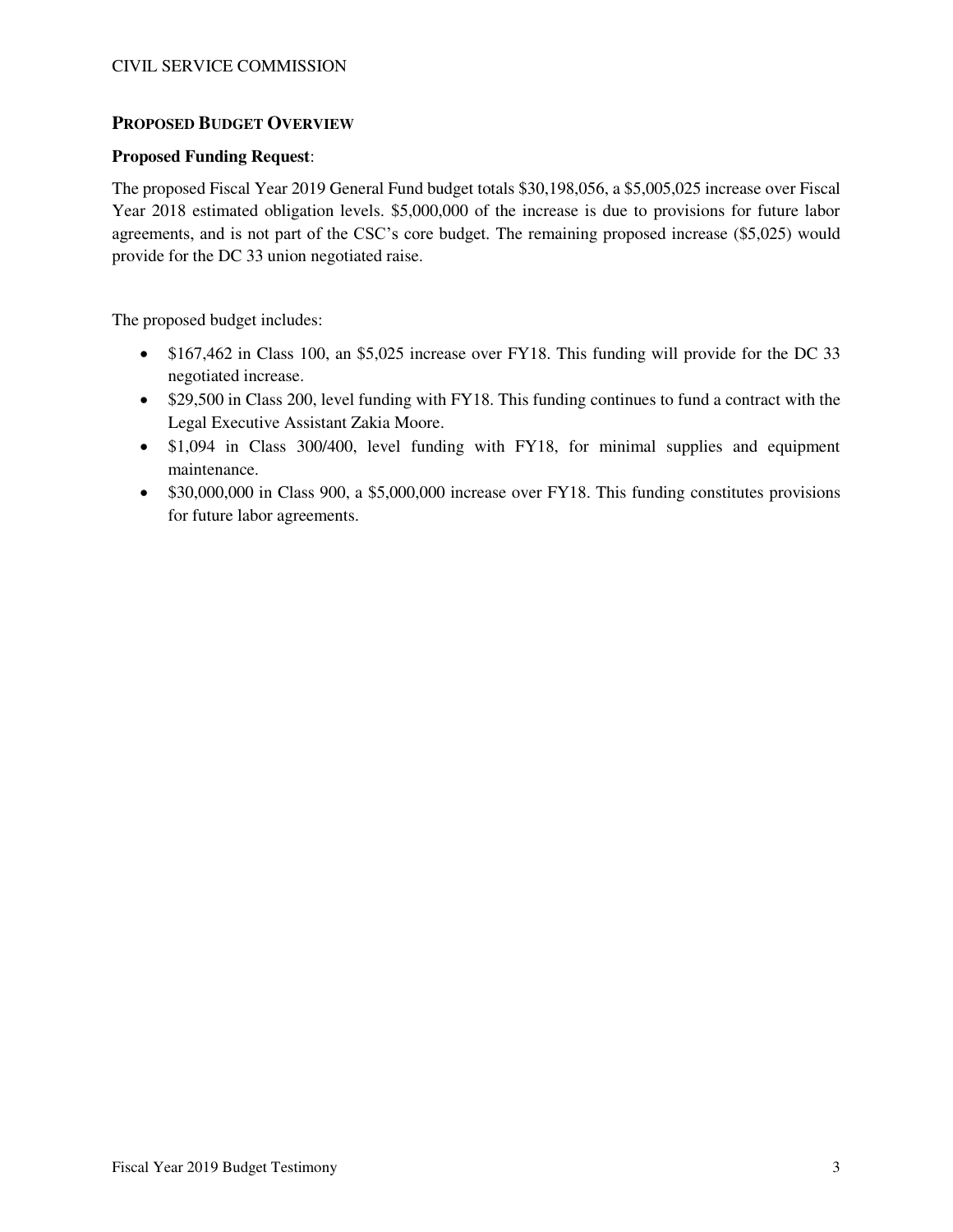# **STAFFING LEVELS**

The department is requesting 2 budgeted positions for FY19. This is level with FY18.

# **NEW HIRES**

N/A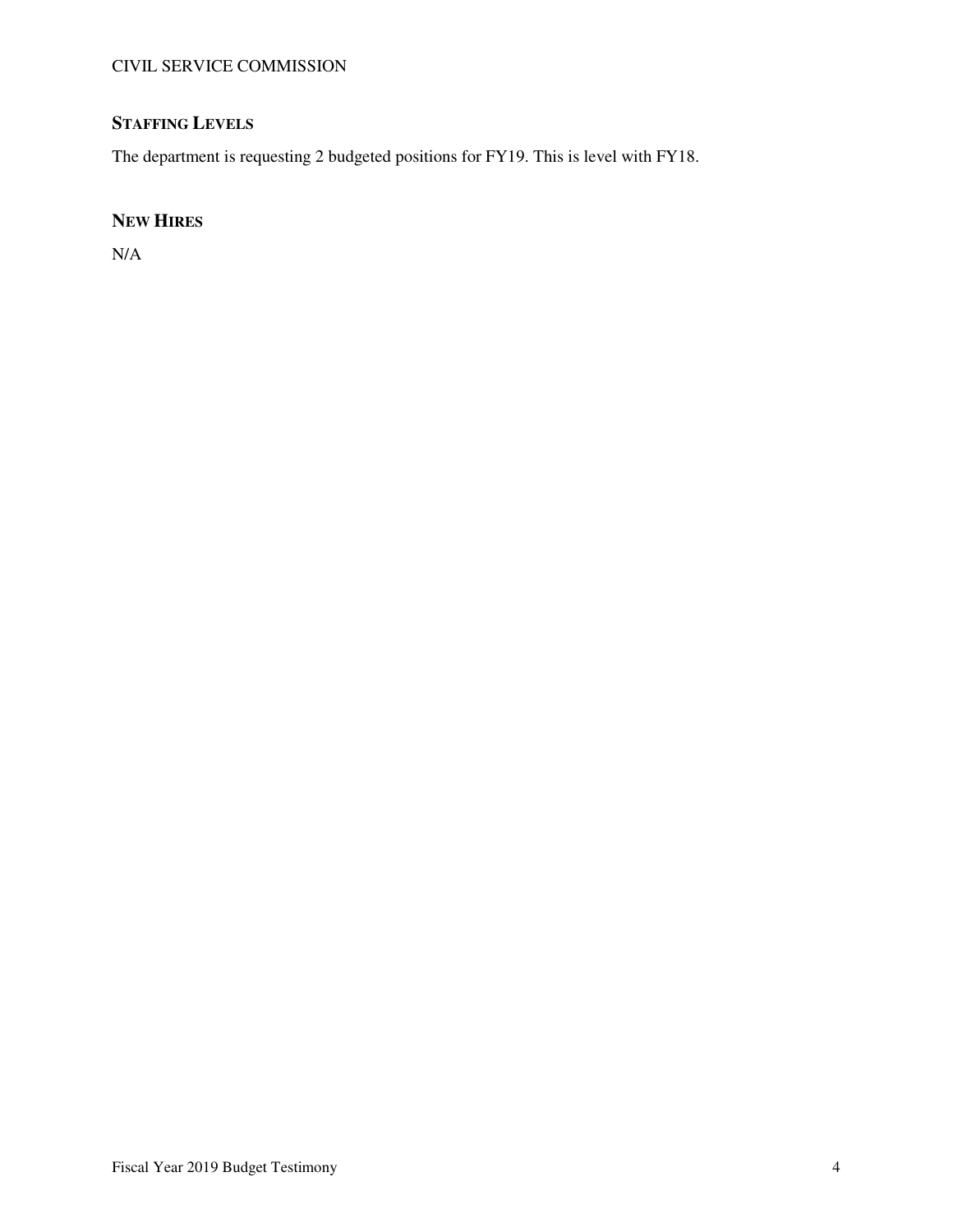## **PERFORMANCE, CHALLENGES, AND INITIATIVES**

# **CIVIL SERVICE COMMISSION**

## **STATISTICS - FY 17** (7/1/16 - 6/30/17)

## PUBLIC MEETINGS and EXECUTIVE SESSIONS

| Hearings on Employee Appeals                            | 86  |
|---------------------------------------------------------|-----|
| <b>Public Agenda Meetings</b>                           | 13  |
| Meetings with Personnel Director and/or Deputy Director | 59  |
| Meetings with other City Officials                      | 32  |
| <b>TOTAL Meetings Held</b>                              | 190 |

## CLASSIFICATION AND PAY ACTIONS

| Establishment (or Re-Establishment) of Classes          |          |
|---------------------------------------------------------|----------|
| <b>Abolition of Classes</b>                             | 7        |
| <b>Changes in Class Specifications</b>                  | 119      |
| Changes in Class Specifications & Pay Rates             | 9        |
| Changes in Class Specifications & Denial of Pay Appeals | 3        |
| Changes in Pay Rates                                    | 0        |
| Denial of Pay Appeal                                    | $\Omega$ |
| <b>Consolidation of Classes</b>                         | 4        |
| <b>Changes to Pay Schedules</b>                         | 11       |
| <b>TOTAL Approved Actions</b>                           | 160      |

# CIVIL SERVICE REGULATIONS

| <b>Establishment of Regulations</b>          | 8   |
|----------------------------------------------|-----|
| Abolition of Regulations                     | 3   |
| Amendments to Regulations                    | *46 |
| <b>TOTAL Approved Changes to Regulations</b> | 57  |

\*Note: 13 amendments were rescinded following appeal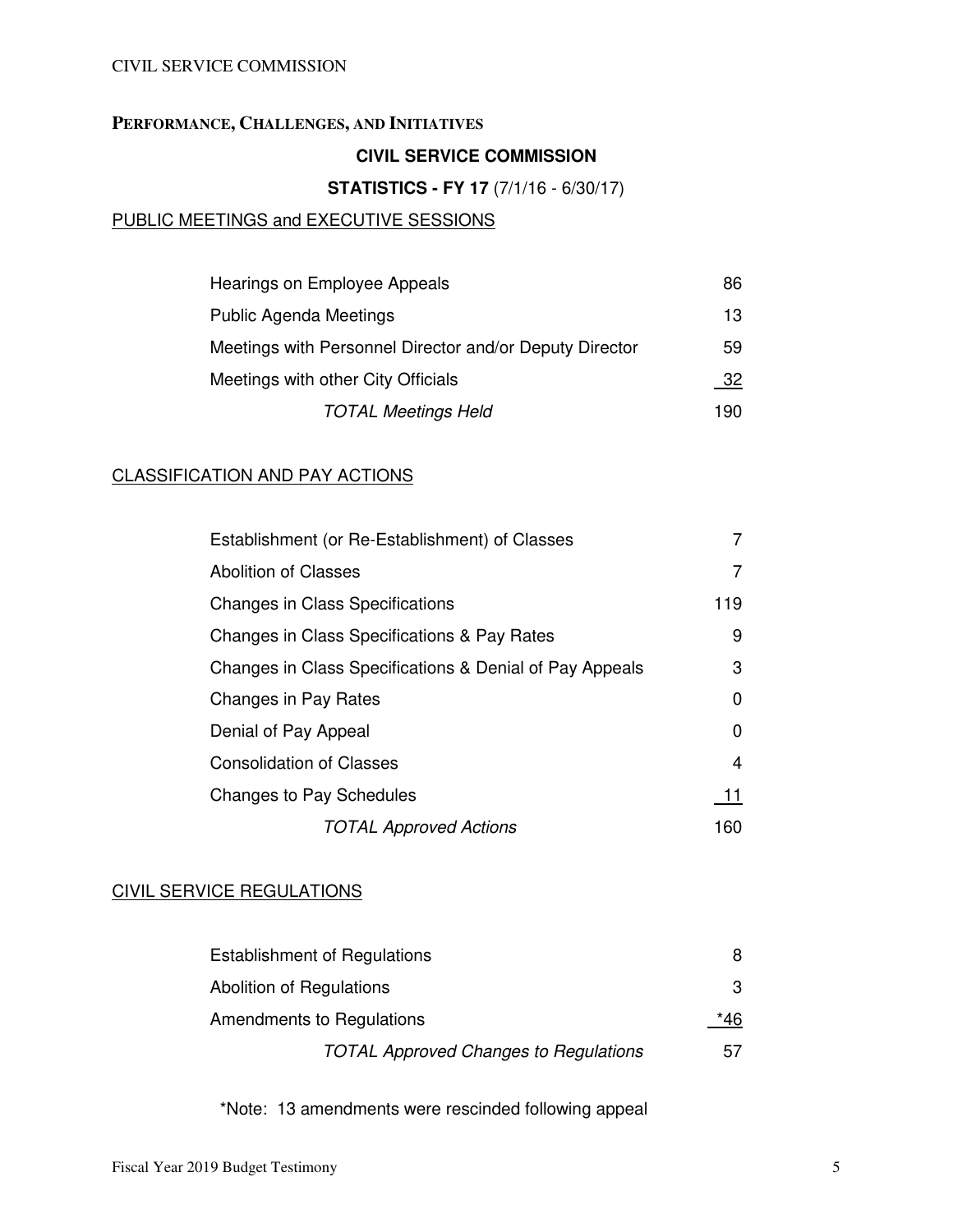## PERSONAL SERVICES CONTRACTS

| <b>Contracts Approved</b> |  |
|---------------------------|--|
|---------------------------|--|

## EXEMPTIONS FROM CIVIL SERVICE

| <b>Exemptions Approved</b>                          | *169 |
|-----------------------------------------------------|------|
| Exempt Work Categories Approved/Revised             |      |
| *129 exemptions were for summer employment programs |      |

# RESIDENCE WAIVERS

| <b>Class Waivers Rescinded</b> |  |
|--------------------------------|--|
| <b>Class Waivers Granted</b>   |  |

## EMPLOYEE APPEALS

| <b>ACKNOWLEDGED - DISCIPLINARY</b>              |                 |    |
|-------------------------------------------------|-----------------|----|
| Regulation 17 (Dismissal, Demotion, Suspension) | 28              |    |
| Regulation 22 (Leave of Absence)                | 6               |    |
| Regulation 16 (Layoff)                          | 0               |    |
| Regulation 15 (Involuntary Resignation)         | $\overline{5}$  |    |
| <b>Total Disciplinary</b>                       | 36              |    |
| ACKNOWLEDGED - NON-DISCIPLINARY                 |                 |    |
| Regulation 32 (Injury and Disability)           | 22              |    |
| Regulation 9.11 (Oral Board Disqualification)   | $\overline{2}$  |    |
| Regulation 23 (Performance Report)              | $\overline{-2}$ |    |
| <b>Total Non-Disciplinary</b>                   | 26              |    |
| <b>Total Appeals Accepted</b>                   |                 | 62 |
|                                                 |                 |    |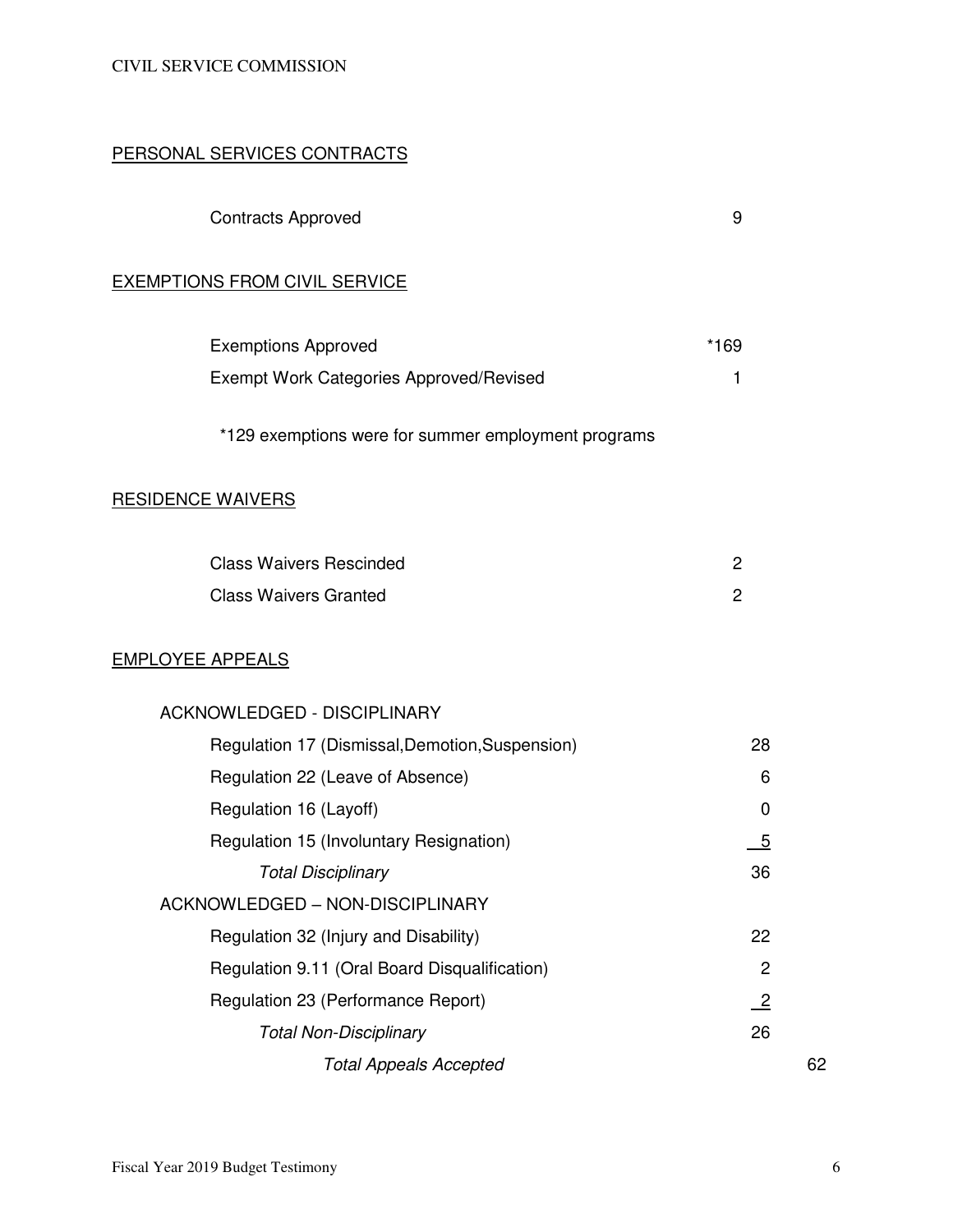# REJECTED

| Filed Untimely 10             |          |    |
|-------------------------------|----------|----|
| Not under CSC Jurisdiction    |          |    |
| Moot/Withdrawn                | 13       |    |
| <b>Insufficient Substance</b> | <u>6</u> |    |
| <b>Total Appeals Rejected</b> |          | 36 |
|                               |          |    |

# TOTAL APPEALS 98

# EMPLOYEE APPEALS WITHDRAWN

| <b>Disciplinary Appeals</b>    |  |
|--------------------------------|--|
| Non-Disciplinary Appeals       |  |
| <b>TOTAL Appeals Withdrawn</b> |  |

# PETITIONS ON APPEALS RECEIVED

| Rehearing/Reconsideration - Disciplinary Appeals | 3 |
|--------------------------------------------------|---|
| Rehearing/Reconsideration - Non-Disciplinary     |   |
| Reconsideration - Rejected Appeals               | 3 |
| <b>TOTAL Petitions Received</b>                  |   |

# APPEALS TO COMMON PLEAS COURT

| <b>Disciplinary Decisions</b>     | 2 |
|-----------------------------------|---|
| <b>Non-Disciplinary Decisions</b> |   |
| <b>Rejected Appeals</b>           |   |
| <b>TOTAL Appeals to Court</b>     | 2 |

# CASES REMANDED FROM COURTS

| <b>Disciplinary Appeals</b> |  |
|-----------------------------|--|
| Non-Disciplinary Appeals    |  |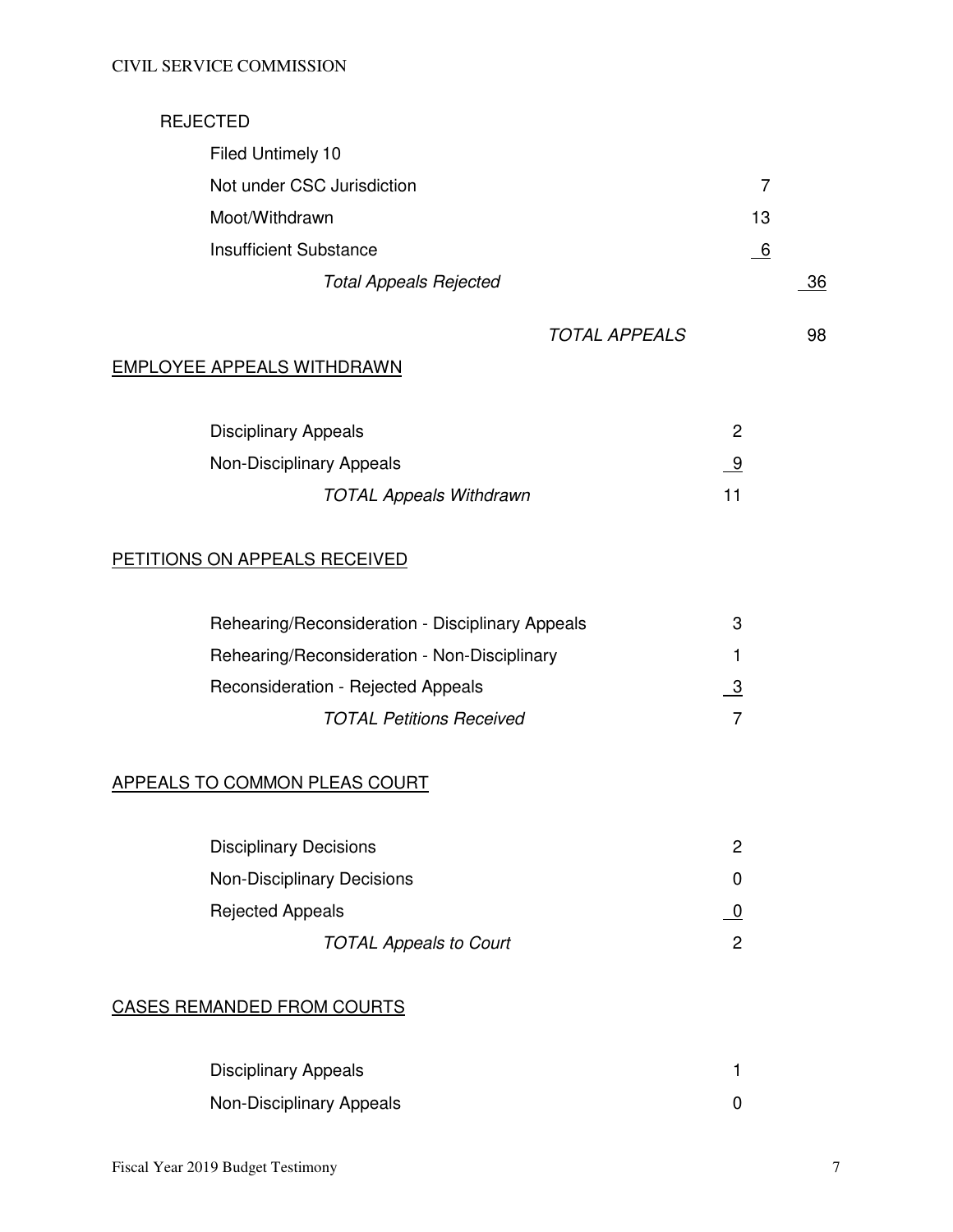| Reconsideration - Rejected Appeals |  |
|------------------------------------|--|
| <b>TOTAL Remands from Court</b>    |  |

# OPINIONS AND ORDERS ISSUED

|        |           |           | Grand        |
|--------|-----------|-----------|--------------|
| Denied | Sustained | Total     | <u>Total</u> |
|        |           |           |              |
| 5      | 2         |           |              |
| 2      | 0         | 2         |              |
| 0      |           |           |              |
| 0      | 0         | 0         |              |
|        |           | 2         |              |
| 0      | 0         | 0         |              |
| 4      | <u>_5</u> | <u>_9</u> |              |
| 12     | 9         |           |              |
|        |           |           | 21           |
|        |           |           |              |

# ORDERS

| <b>Cases Dismissed</b>                          | 22 |    |
|-------------------------------------------------|----|----|
| <b>Cases Settled</b>                            | 6  |    |
| Petitions for Rehearing/Reconsideration Granted | 2  |    |
| Petitions for Rehearing/Reconsideration Denied  | 2  |    |
| <b>Miscellaneous</b>                            |    |    |
| <b>TOTAL Orders Issued</b>                      |    | 34 |
|                                                 |    |    |

# TOTAL OPINIONS and ORDERS 55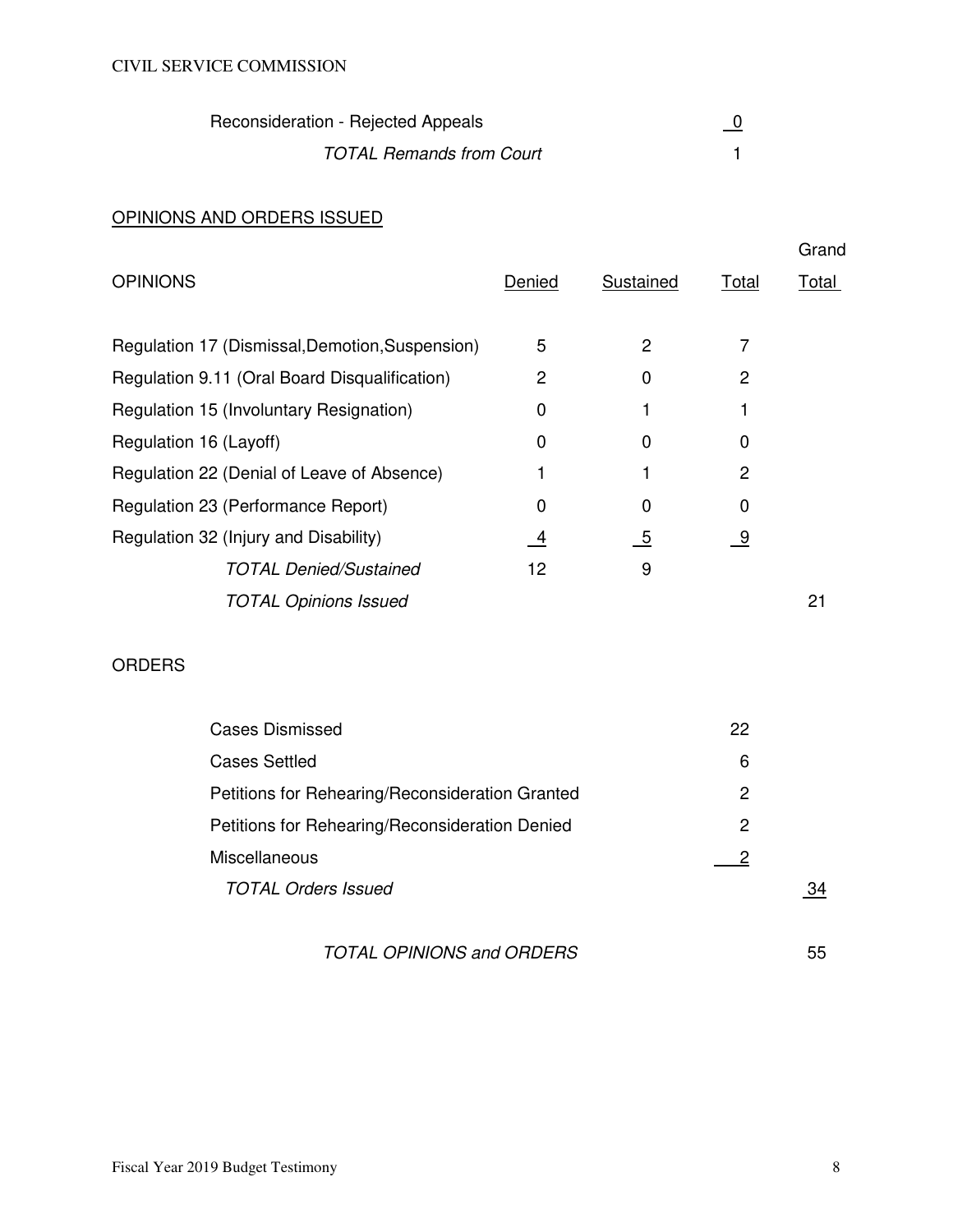# **OTHER BUDGETARY IMPACTS**

# **Federal and State (Where Applicable)**

N/A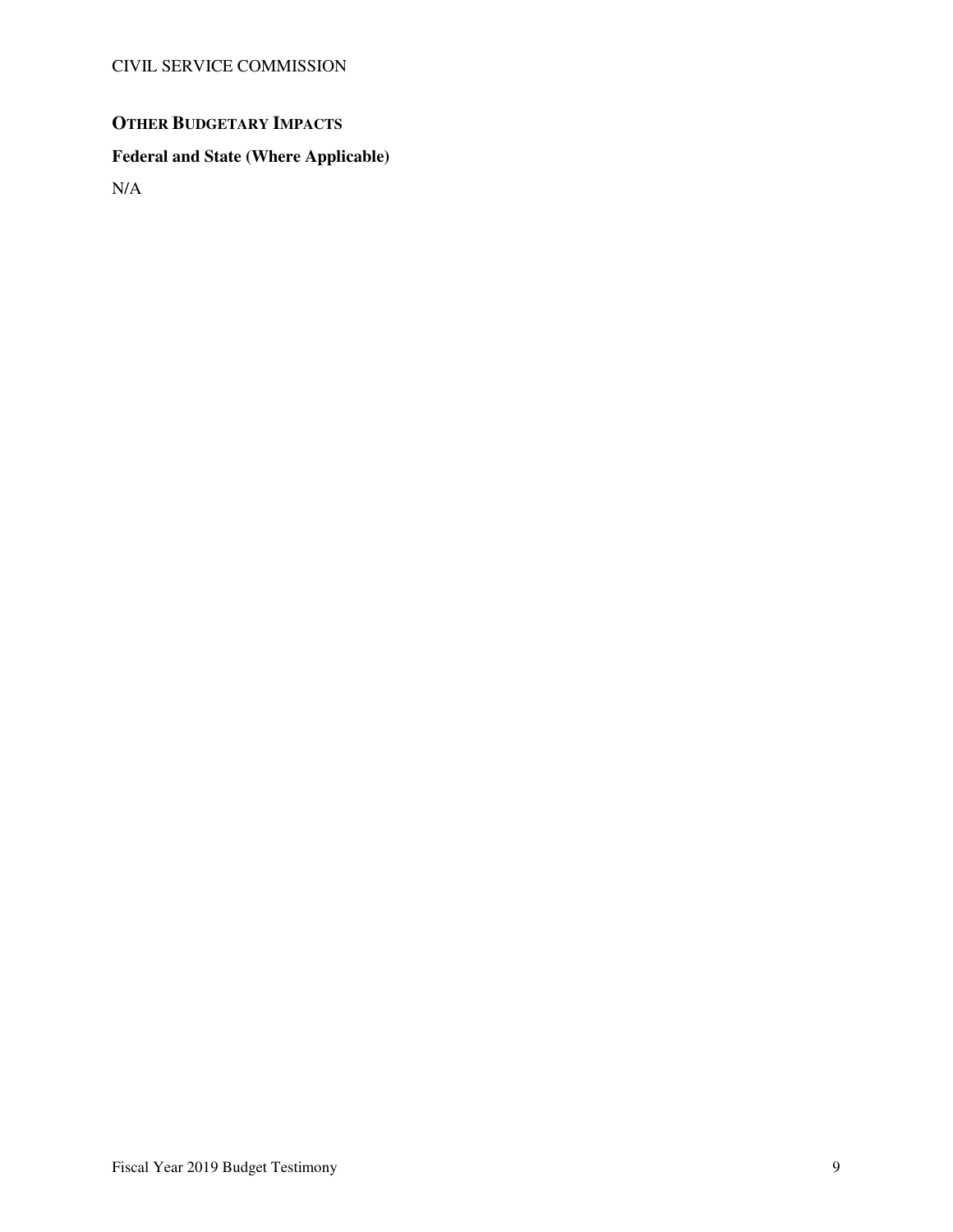# **CONTRACTING EXPERIENCE**

Note: The Civil Service Commission does not have any large contracts.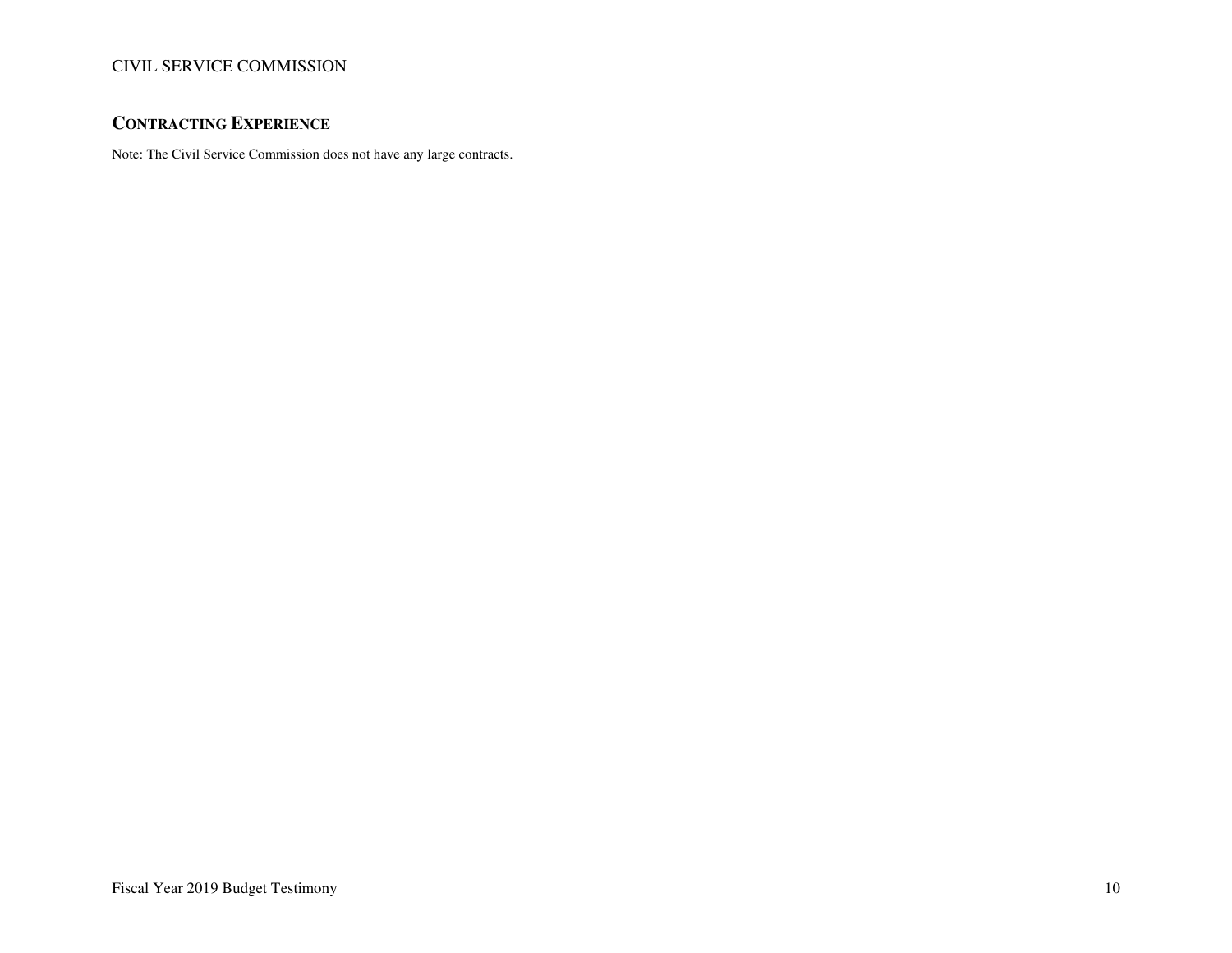# **EMPLOYEE DATA**

| <b>Staff Demographics (as of December 2017)</b> |                  |                  |                      |                        |                  |
|-------------------------------------------------|------------------|------------------|----------------------|------------------------|------------------|
| <b>Full-Time Staff</b>                          |                  |                  |                      | <b>Executive Staff</b> |                  |
|                                                 | Male             | Female           |                      | Male                   | Female           |
|                                                 | African-         | African-         |                      | African-               | African-         |
|                                                 | American         | American         |                      | American               | American         |
| Total                                           | $\mathbf{0}$     | 1                | Total                | $\boldsymbol{0}$       | $\mathbf{0}$     |
| % of Total                                      | $0\%$            | 50%              | % of Total           | $0\%$                  | $0\%$            |
| Average Salary                                  | N/A              | \$40,064         | Average Salary       | N/A                    | N/A              |
| <b>Median Salary</b>                            | N/A              | \$40,064         | Median Salary        | N/A                    | N/A              |
|                                                 | White            | White            |                      | White                  | White            |
| Total                                           | $\mathbf{0}$     | 1                | Total                | $\overline{0}$         | $\mathbf{0}$     |
| % of Total                                      | $0\%$            | 50%              | % of Total           | $0\%$                  | $0\%$            |
| Average Salary                                  | N/A              | \$65,237         | Average Salary       | N/A                    | N/A              |
| <b>Median Salary</b>                            | N/A              | \$65,237         | Median Salary        | N/A                    | N/A              |
|                                                 | Hispanic         | Hispanic         |                      | Hispanic               | Hispanic         |
| Total                                           | $\boldsymbol{0}$ | $\mathbf{0}$     | Total                | $\overline{0}$         | $\boldsymbol{0}$ |
| % of Total                                      | $0\%$            | $0\%$            | % of Total           | $0\%$                  | $0\%$            |
| Average Salary                                  | N/A              | N/A              | Average Salary       | N/A                    | N/A              |
| <b>Median Salary</b>                            | N/A              | N/A              | <b>Median Salary</b> | N/A                    | N/A              |
|                                                 | Asian            | Asian            | Asian                |                        | Asian            |
| Total                                           | $\boldsymbol{0}$ | $\boldsymbol{0}$ | Total                | $\boldsymbol{0}$       | $\boldsymbol{0}$ |
| % of Total                                      | $0\%$            | $0\%$            | % of Total           | $0\%$                  | $0\%$            |
| Average Salary                                  | N/A              | N/A              | Average Salary       | N/A                    | N/A              |
| <b>Median Salary</b>                            | N/A              | N/A              | <b>Median Salary</b> | N/A                    | N/A              |
|                                                 | Other            | Other            | Other                |                        | Other            |
| Total                                           | $\boldsymbol{0}$ | $\boldsymbol{0}$ | Total                | $\boldsymbol{0}$       | $\boldsymbol{0}$ |
| % of Total                                      | $0\%$            | $0\%$            | % of Total           | $0\%$                  | $0\%$            |
| Average Salary                                  | N/A              | N/A              | Average Salary       | N/A                    | N/A              |
| <b>Median Salary</b>                            | N/A              | N/A              | Median Salary        | N/A                    | N/A              |
|                                                 | Bilingual        | Bilingual        |                      | Bilingual              | Bilingual        |
| Total                                           | $\overline{0}$   | $\boldsymbol{0}$ | Total                | $\theta$               | $\mathbf{0}$     |
| % of Total                                      | $0\%$            | $0\%$            | % of Total           | $0\%$                  | $0\%$            |
| Average Salary                                  | N/A              | N/A              | Average Salary       | N/A                    | N/A              |
| <b>Median Salary</b>                            | N/A              | N/A              | Median Salary        | N/A                    | N/A              |
|                                                 | Male             | Female           | Male                 |                        | Female           |
| Total                                           | $\boldsymbol{0}$ | $\overline{c}$   | Total                | $\boldsymbol{0}$       | $\boldsymbol{0}$ |
| % of Total                                      | $0\%$            | $100\%$          | % of Total           | $0\%$                  | $0\%$            |
| Average Salary                                  | N/A              | \$52,651         | Average Salary       | N/A                    | N/A              |
| <b>Median Salary</b>                            | N/A              | \$52,651         | <b>Median Salary</b> | N/A                    | N/A              |